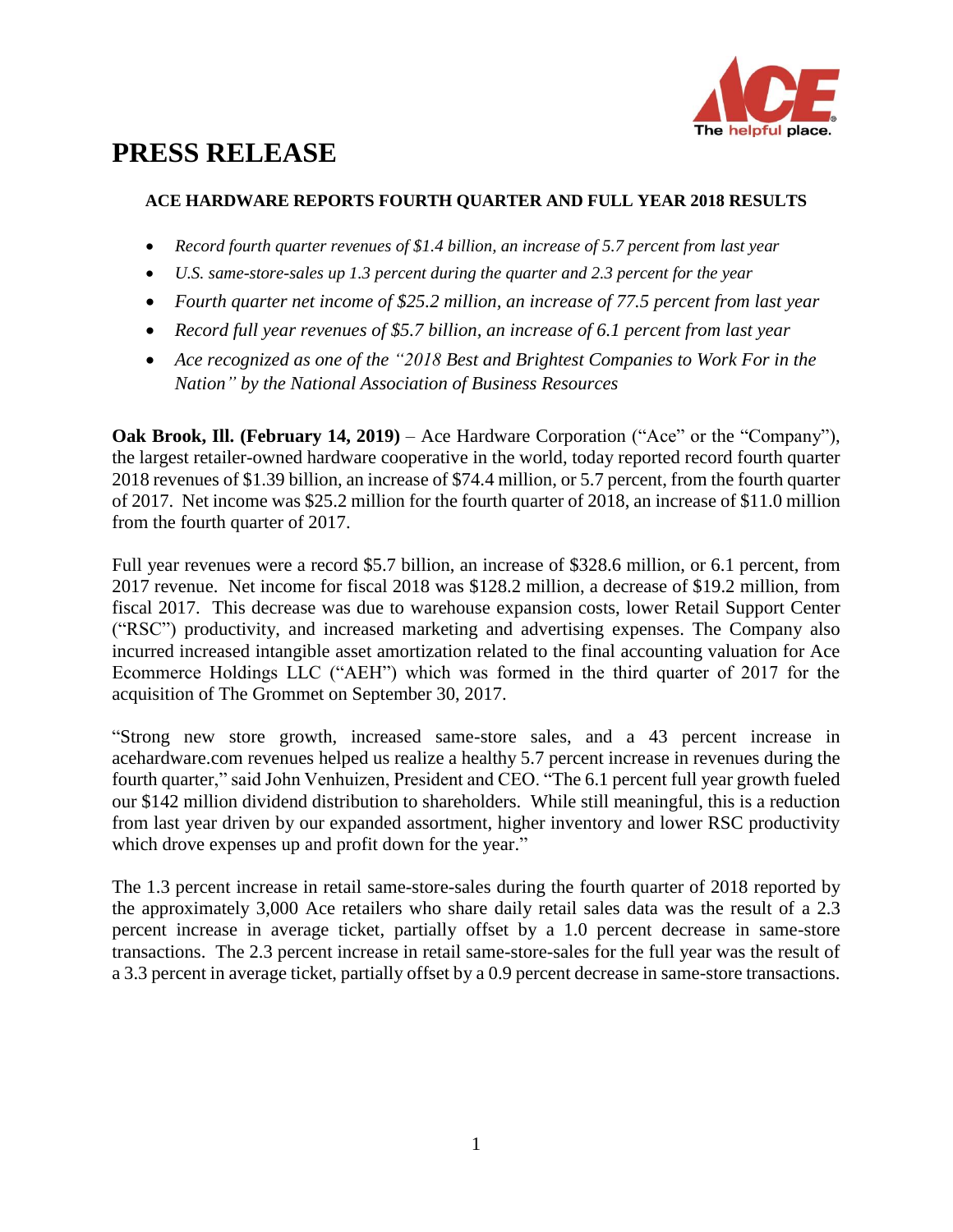# **Revenues**

# *Fourth Quarter*

Consolidated revenues for the quarter ended December 29, 2018 totaled \$1.39 billion. Total wholesale revenues were \$1.28 billion, an increase of \$55.1 million, or 4.5 percent, as compared to the prior year fourth quarter. Increases were noted across most departments with power tools, outdoor living, and electrical showing the largest gains. Wholesale merchandise revenues to new domestic stores activated from January 2017 through December 2018 contributed \$35.1 million of incremental revenues during the fourth quarter of 2018, while wholesale merchandise revenues decreased \$9.3 million due to domestic stores that cancelled their membership. Wholesale merchandise revenues to comparable domestic stores increased \$23.7 million for the quarter. The Company's Ace Hardware International Holdings, Ltd. ("AIH") subsidiary had a \$6.7 million increase in wholesale revenue from the prior year, while the Ace Wholesale Holdings LLC ("AWH") subsidiary contributed \$2.7 million of incremental wholesale revenue in the fourth quarter of 2018.

Total retail revenues for the quarter were \$108.7 million, an increase of \$19.3 million, or 21.6 percent, as compared to the prior year fourth quarter. Retail revenues from Ace Retail Holdings LLC ("ARH") were \$83.9 million in the fourth quarter of 2018. This was an increase of \$16.1 million, or 23.7 percent, from the fourth quarter of 2017. The increase was the result of new retail stores added since the fourth quarter of 2017 as well as an increase in comparable domestic stores of \$4.6 million. ARH operated 123 stores at the end of the fourth quarter of 2018 compared to 108 stores at the end of the fourth quarter of 2017. Retail revenues from AEH were \$24.8 million in the fourth quarter of 2018. This was an increase of \$3.2 million, or 14.8 percent, from the fourth quarter of 2017.

# *Fiscal Year*

Consolidated revenues for fiscal 2018 totaled \$5.7 billion, an increase of \$328.6 million, or 6.1 percent, as compared to the prior year. Total wholesale revenues were \$5.3 billion, an increase of \$250.4 million, or 4.9 percent, as compared to the prior year. Increases were noted across all departments with paint, grilling, power tools, lawn and garden and electrical showing the largest gains.

Wholesale merchandise revenues from new domestic stores were \$154.4 million in fiscal 2018. This increase was partially offset by a decrease in wholesale merchandise revenues of \$40.9 million due to domestic store cancellations. Wholesale merchandise revenues to comparable domestic stores increased \$115.3 million in fiscal 2018 compared to fiscal 2017. The Company's AIH subsidiary and AWH subsidiary collectively contributed \$18.3 million of incremental revenue in fiscal 2018.

Total retail revenues were \$375.4 million, an increase of \$78.2 million, or 26.3 percent, as compared to the prior year. Retail revenues from ARH were \$329.7 million during fiscal 2018, an increase of \$54.1 million or 19.6 percent. The increase was the result of new retail stores added during 2018. Retail revenues from AEH, which was formed in the third quarter of 2017 for the acquisition of The Grommet on September 30, 2017, were \$45.7 million during fiscal 2018.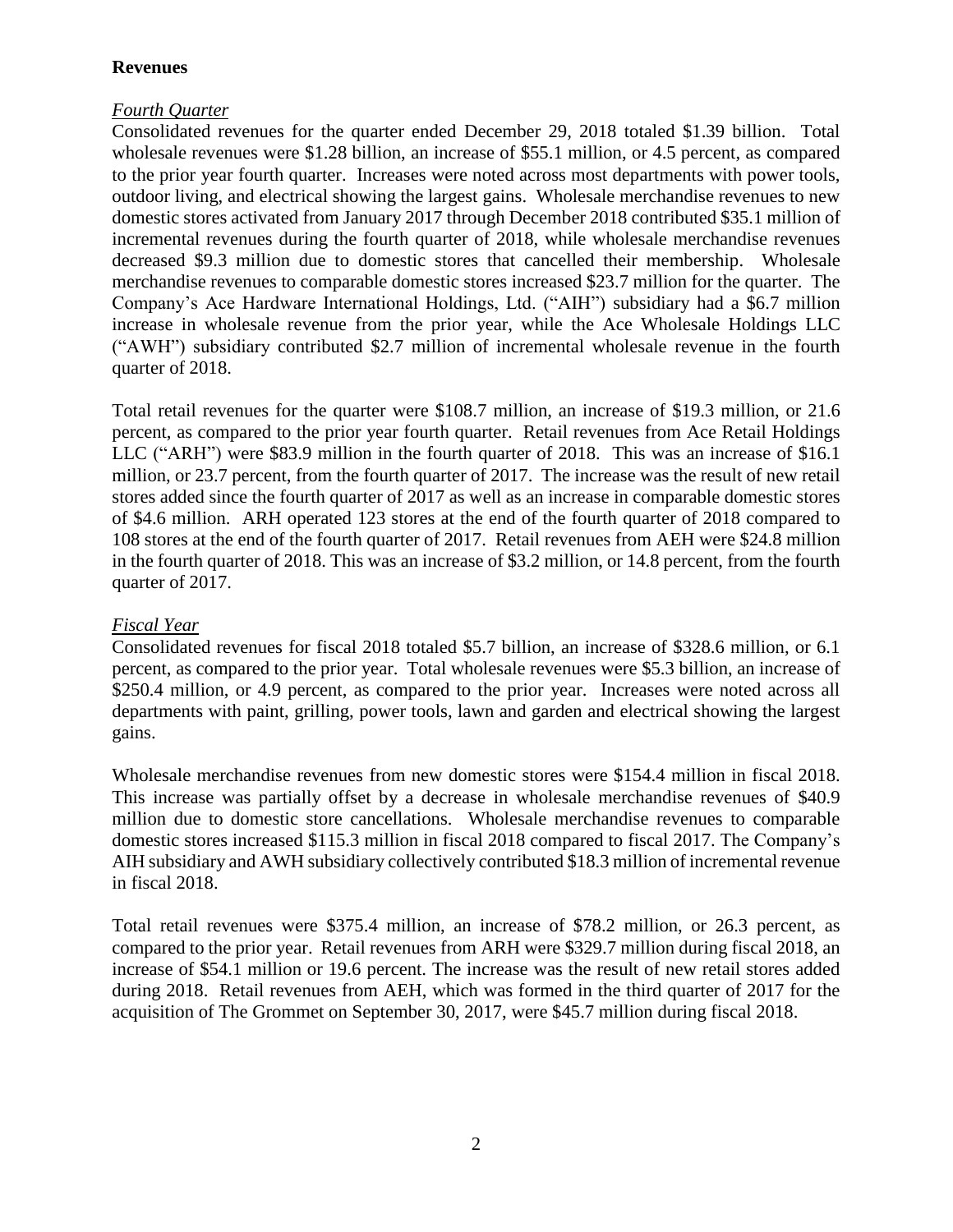Ace added 174 new domestic stores in fiscal 2018 and cancelled 116 stores. This brought the Company's total domestic store count to 4,476 at the end of fiscal 2018, an increase of 58 stores from the end of fiscal 2017. On a worldwide basis, Ace added 257 stores in fiscal 2018 and cancelled 125, bringing the worldwide store count to 5,253 at the end of fiscal 2018.

# **Gross Profit**

# *Fourth Quarter*

Wholesale gross profit for the three months ended December 29, 2018 was \$147.7 million, an increase of \$11.9 million from the fourth quarter of 2017. The wholesale gross margin percentage was 11.5 percent of wholesale revenues in the fourth quarter of 2018, up from 11.1 percent in the fourth quarter of 2017. The increase in the wholesale gross margin percentage was primarily the result of an increase in vendor funds earned, partially offset by unfavorable inventory reserve adjustments and LIFO expense.

Retail gross profit for the three months ended December 29, 2018 was \$44.7 million, an increase of \$8.0 million from the fourth quarter of 2017. The retail gross margin percentage was 41.1 percent of retail revenues in the fourth quarter of 2018 and 2017. For ARH, retail gross profit is based on the Company's wholesale acquisition cost of product, not ARH's acquisition cost which includes a markup from the Company.

# *Fiscal Year*

Wholesale gross profit for fiscal 2018 was \$634.2 million, an increase of \$9.9 million from fiscal 2017. The wholesale gross margin percentage was 11.9 percent of wholesale revenues in fiscal 2018, a decrease from the fiscal 2017 gross margin percentage of 12.3 percent. This decrease in the wholesale gross margin percentage was primarily the result of higher receiving costs due to lower RSC productivity as well as unfavorable inventory reserve adjustments and LIFO expense. These decreases were partially offset by an increase in vendor funds earned.

Retail gross profit for fiscal 2018 was \$160.9 million, an increase of \$30.9 million from fiscal 2017. The retail gross margin percentage was 42.9 percent of retail revenues in fiscal 2018, down from 43.7 percent in fiscal 2017. The decline in margin was primarily the result of the inclusion of lower margin revenues realized by The Grommet for all of 2018 versus only in the fourth quarter of 2017.

## **Expenses**

## *Fourth Quarter*

Wholesale operating expenses increased \$6.6 million, or 5.4 percent, from the fourth quarter of 2017. The increase is primarily due to higher marketing and advertising expenses and higher payroll expenses due to lower RSC productivity as a result of continued higher employee turnover. As a percentage of wholesale revenues, wholesale operating expenses remained at 10.0 percent of wholesale revenues in the fourth quarter of 2018 and 2017.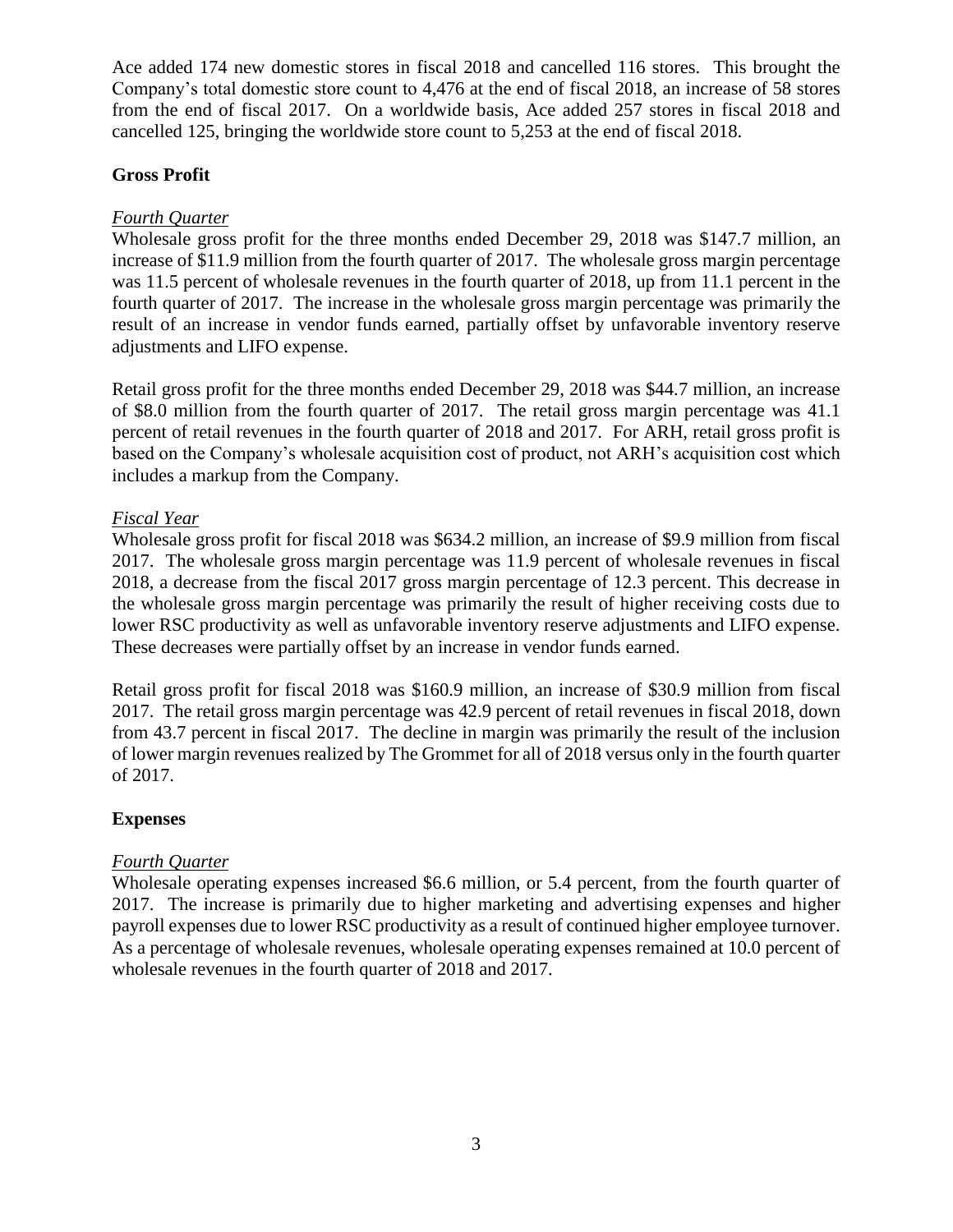Retail operating expenses increased \$9.0 million, or 26.5 percent, from the fourth quarter of 2017. This increase was primarily due to expenses from new retail stores added by ARH as well as additional marketing and fulfillment expenses incurred by AEH. Retail operating expenses as a percentage of retail revenue increased to 39.6 percent of retail revenues in the fourth quarter of 2018 from 38.0 percent in the fourth quarter of 2017.

# *Fiscal Year*

Wholesale operating expenses increased \$31.2 million, or 6.5 percent, in fiscal 2018 as compared to fiscal 2017. As a percentage of wholesale revenues, wholesale operating expenses increased to 9.6 percent in fiscal 2018 from 9.4 percent in fiscal 2017. The increase includes higher payroll expenses from prior year to support higher revenues, lower RSC productivity and higher inventory adjustments due to high employee turnover and increased labor costs incurred to setup the new Fredericksburg RSC while shutting-down the Prince George RSC. In addition, marketing and advertising expenses increased from the prior year.

Retail operating expenses increased \$41.0 million, or 35.6 percent, in fiscal 2018 as compared to fiscal 2017. ARH's retail operating expenses of \$120.3 million increased \$19.6 million, or 19.4 percent, in fiscal 2018 as compared to fiscal 2017. The increase was driven by expenses from new retail stores added in 2018. The remainder of the increase was due to the inclusion of retail operating expenses from AEH for a full twelve months which was an increase of \$21.4 million. Included in AEH's 2018 operating expenses was \$4.5 million of amortization of intangible assets identified as part of the final accounting valuation. Retail operating expenses as a percentage of retail revenue increased to 41.6 percent in fiscal 2018 from 38.7 percent in fiscal 2017.

During fiscal 2018, the Company recorded a \$0.1 million charge for warehouse facility closure costs to update its estimates from fiscal 2017. During fiscal 2017, the Company recorded warehouse facility closure costs of \$4.0 million related to the future closing of certain warehouse and distribution facilities.

## **Balance Sheet and Cash Flow**

Receivables increased \$18.7 million from the prior year end due to higher sales volumes.

Inventories increased \$154.3 million from the prior year end primarily due to the intentional buildup of seasonal and safety stock inventory to support Ace retailers. The increase in inventory was partially offset by a \$63.9 million increase in accounts payable.

Debt increased \$105.7 million versus the prior year end as a result of capital expenditures and the funding of operating activities to support the planned growth in inventories and receivables.

## **Recognition**

The National Association for Business Resources named Ace Hardware Corporation as one of the "Best and Brightest Companies to Work For in the Nation". Ace was named one of the top 101 highest-scoring companies in the country.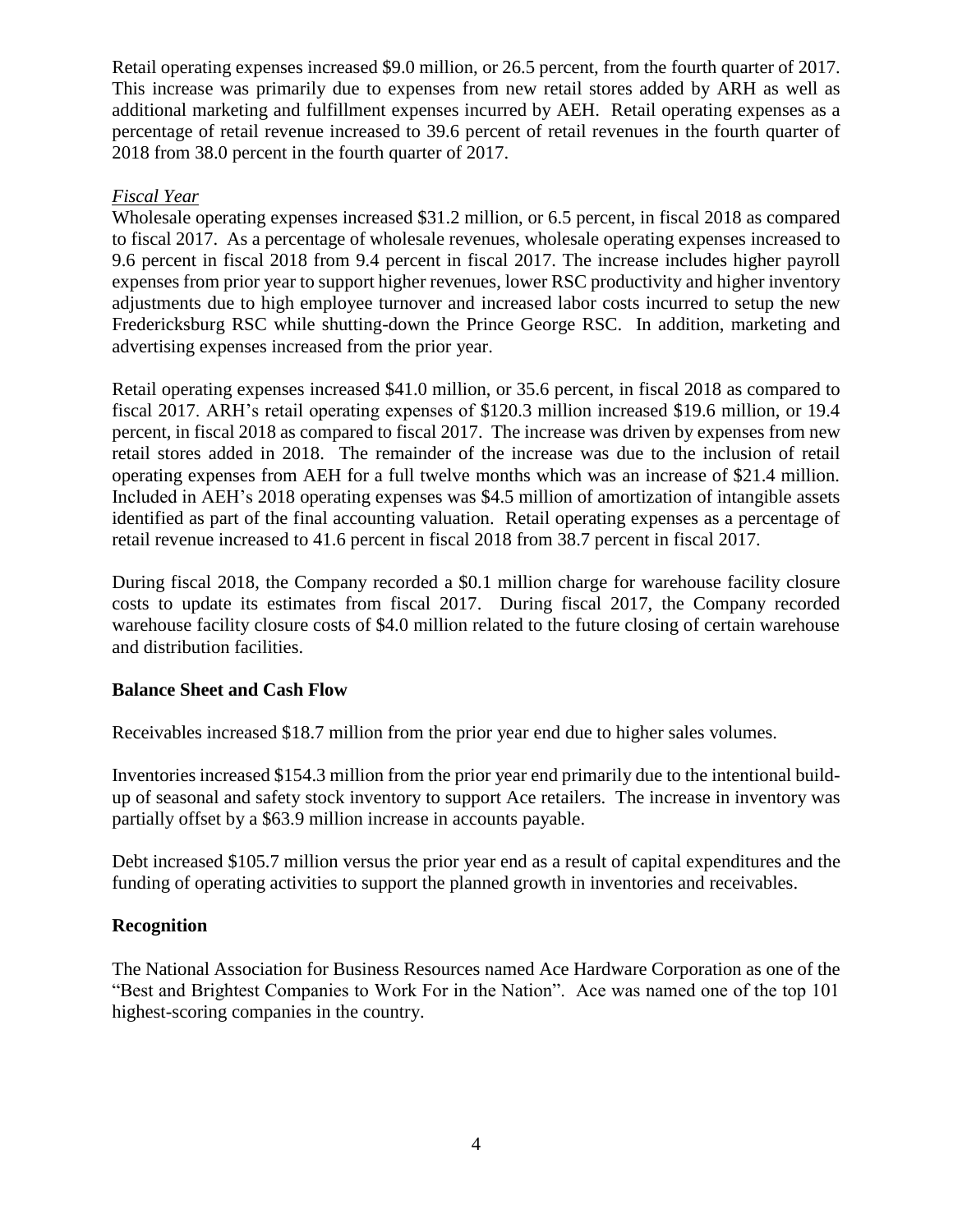# **About Ace Hardware**

Ace Hardware is the largest retailer-owned hardware cooperative in the world with more than 5,200 locally owned and operated hardware stores in approximately 70 countries. Headquartered in Oak Brook, Ill., Ace and its subsidiaries operate an expansive network of distribution centers in the U.S. and have distribution capabilities in Ningbo, China; Colon, Panama; and Dubai, United Arab Emirates. Since 1924, Ace has become a part of local communities around the world and known as the place with the helpful hardware folks. For more information, visit acehardware.com or newsroom.acehardware.com.

###

Contacts:

Shareholders'/Investors' Inquiries: William Guzik, Executive Vice President, Chief Financial Officer & Chief Risk Officer 630-990-3325, guzik@acehardware.com

Media Inquiries: Jessica Rau, Manager, Media Relations 630-990-3600, media@acehardware.com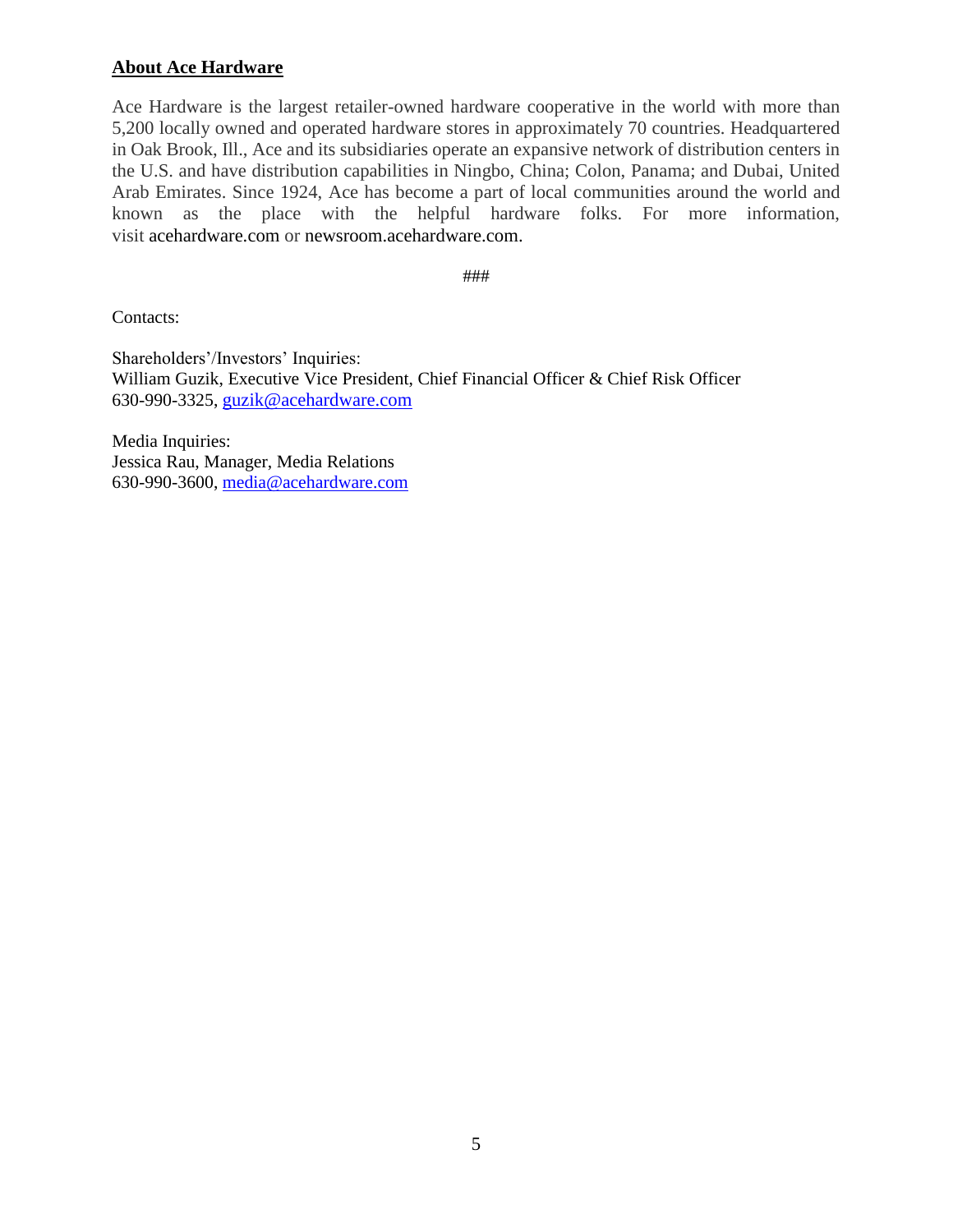#### **ACE HARDWARE CORPORATION CONSOLIDATED STATEMENTS OF INCOME (in millions)**

|                                                              | <b>Three Months Ended</b>          |                                         | <b>Twelve Months Ended</b>         |                                    |  |
|--------------------------------------------------------------|------------------------------------|-----------------------------------------|------------------------------------|------------------------------------|--|
|                                                              | December 29,<br>2018<br>(13 Weeks) | December 30,<br>2017<br>$(13$ Weeks $)$ | December 29,<br>2018<br>(52 Weeks) | December 30,<br>2017<br>(52 Weeks) |  |
| Revenues:                                                    |                                    |                                         |                                    |                                    |  |
| Wholesale revenues                                           | 1,281.3<br>\$                      | 1,226.2<br>\$                           | \$<br>5,341.6                      | 5,091.2<br>\$                      |  |
| Retail revenues                                              | 108.7                              | 89.4                                    | 375.4                              | 297.2                              |  |
| Total revenues                                               | 1,390.0                            | 1,315.6                                 | 5,717.0                            | 5,388.4                            |  |
| Cost of revenues:                                            |                                    |                                         |                                    |                                    |  |
| Wholesale cost of revenues                                   | 1,133.6                            | 1,090.4                                 | 4,707.4                            | 4,466.9                            |  |
| Retail cost of revenues                                      | 64.0                               | 52.7                                    | 214.5                              | 167.2                              |  |
| Total cost of revenues                                       | 1,197.6                            | 1,143.1                                 | 4,921.9                            | 4,634.1                            |  |
| Gross profit:                                                |                                    |                                         |                                    |                                    |  |
| Wholesale gross profit                                       | 147.7                              | 135.8                                   | 634.2                              | 624.3                              |  |
| Retail gross profit                                          | 44.7                               | 36.7                                    | 160.9                              | 130.0                              |  |
| Total gross profit                                           | 192.4                              | 172.5                                   | 795.1                              | 754.3                              |  |
| Distribution operations expenses                             | 38.5                               | 37.8                                    | 163.6                              | 147.7                              |  |
| Selling, general and administrative expenses                 | 45.3                               | 46.5                                    | 187.7                              | 182.2                              |  |
| Retailer success and development expenses                    | 44.9                               | 37.8                                    | 159.1                              | 149.3                              |  |
| Retail operating expenses                                    | 43.0                               | 34.0                                    | 156.1                              | 115.1                              |  |
| Warehouse facility closure costs                             | 0.2                                | (0.2)                                   | 0.1                                | 4.0                                |  |
| Total operating expenses                                     | 171.9                              | 155.9                                   | 666.6                              | 598.3                              |  |
| Operating income                                             | 20.5                               | 16.6                                    | 128.5                              | 156.0                              |  |
| Interest expense                                             | (5.4)                              | (3.7)                                   | (20.4)                             | (14.6)                             |  |
| Interest income                                              | 4.6                                | 1.1                                     | 9.6                                | 4.3                                |  |
| Other income, net                                            | 3.3                                | 2.8                                     | 8.0                                | 6.4                                |  |
| Income tax benefit (expense)                                 | 2.2                                | (2.6)                                   | 2.5                                | (4.7)                              |  |
| Net income                                                   | 25.2                               | 14.2                                    | 128.2                              | 147.4                              |  |
| Less: net income attributable to<br>noncontrolling interests | 0.1                                | 0.2                                     | 0.5                                | 0.8                                |  |
| Net income attributable to Ace Hardware<br>Corporation       | $\boldsymbol{\$}$<br>25.1          | \$<br>14.0                              | 127.7<br>\$                        | $\$\,$<br>146.6                    |  |
| Patronage distributions accrued                              | \$<br>20.2                         | \$<br>18.2                              | \$<br>141.8                        | $\mathcal{S}$<br>155.5             |  |
| Patronage distributions accrued for third<br>party retailers | $\$$<br>19.0                       | \$<br>16.9                              | \$<br>135.4                        | \$<br>150.6                        |  |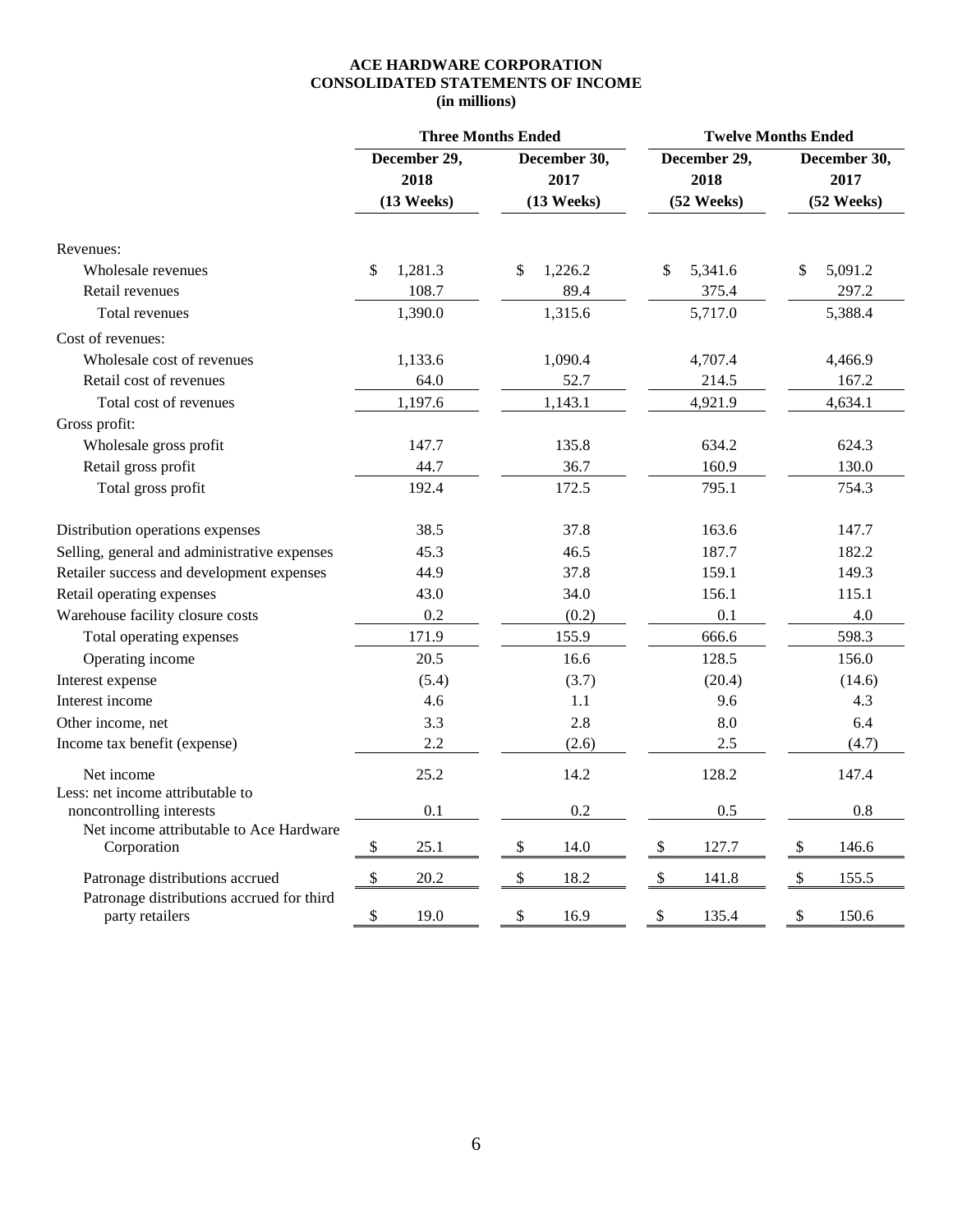#### **ACE HARDWARE CORPORATION CONSOLIDATED BALANCE SHEETS (In millions, except share data)**

|                                                                                                                                                                                                                                       |    | December 29,<br>2018 |              | December 30,<br>2017 |  |
|---------------------------------------------------------------------------------------------------------------------------------------------------------------------------------------------------------------------------------------|----|----------------------|--------------|----------------------|--|
| <b>Assets</b>                                                                                                                                                                                                                         |    |                      |              |                      |  |
| Cash and cash equivalents                                                                                                                                                                                                             | \$ | 25.6                 | \$           | 23.0                 |  |
| Marketable securities                                                                                                                                                                                                                 |    | 50.4                 |              | 51.1                 |  |
| Receivables, net of allowance for doubtful accounts of \$6.7 and \$5.8, respectively                                                                                                                                                  |    | 434.4                |              | 415.7                |  |
| Inventories                                                                                                                                                                                                                           |    | 931.8                |              | 777.5                |  |
| Prepaid expenses and other current assets                                                                                                                                                                                             |    | 50.4                 |              | 41.5                 |  |
| Total current assets                                                                                                                                                                                                                  |    | 1,492.6              |              | 1,308.8              |  |
| Property and equipment, net                                                                                                                                                                                                           |    | 368.6                |              | 356.6                |  |
| Notes receivable, net of allowance for doubtful accounts of \$2.8 and \$5.4, respectively                                                                                                                                             |    | 11.8                 |              | 8.4                  |  |
| Goodwill and other intangible assets                                                                                                                                                                                                  |    | 94.2                 |              | 90.7                 |  |
| Other assets                                                                                                                                                                                                                          |    | 91.3                 |              | 93.3                 |  |
| Total assets                                                                                                                                                                                                                          | \$ | 2,058.5              | $\mathbb{S}$ | 1,857.8              |  |
| <b>Liabilities and Equity</b>                                                                                                                                                                                                         |    |                      |              |                      |  |
| Current maturities of long-term debt                                                                                                                                                                                                  | \$ | 60.6                 | \$           | 49.0                 |  |
| Accounts payable                                                                                                                                                                                                                      |    | 748.9                |              | 685.0                |  |
| Patronage distributions payable in cash                                                                                                                                                                                               |    | 55.0                 |              | 61.5                 |  |
| Patronage refund certificates payable                                                                                                                                                                                                 |    | 10.2                 |              | 5.7                  |  |
| Accrued expenses                                                                                                                                                                                                                      |    | 173.6                |              | 170.7                |  |
| Total current liabilities                                                                                                                                                                                                             |    | 1,048.3              |              | 971.9                |  |
| Long-term debt                                                                                                                                                                                                                        |    | 267.1                |              | 173.0                |  |
| Patronage refund certificates payable                                                                                                                                                                                                 |    | 95.6                 |              | 82.5                 |  |
| Other long-term liabilities                                                                                                                                                                                                           |    | 79.7                 |              | 69.5                 |  |
| <b>Total liabilities</b>                                                                                                                                                                                                              |    | 1,490.7              |              | 1,296.9              |  |
| Member Retailers' Equity:                                                                                                                                                                                                             |    |                      |              |                      |  |
| Class A voting common stock, \$1,000 par value, 10,000 shares authorized, 2,719 and<br>2,722 issued and outstanding, respectively                                                                                                     |    | 2.7                  |              | 2.7                  |  |
| Class C nonvoting common stock, \$100 par value, 6,000,000 shares authorized, 4,648,554<br>and 4,412,989 issued and outstanding, respectively<br>Class C nonvoting common stock, \$100 par value, issuable to retailers for patronage |    | 464.8                |              | 441.3                |  |
| distributions, 439,591 and 488,858 shares issuable, respectively                                                                                                                                                                      |    | 44.0                 |              | 48.9                 |  |
| Contributed capital                                                                                                                                                                                                                   |    | 18.5                 |              | 18.3                 |  |
| Retained earnings                                                                                                                                                                                                                     |    | 24.8                 |              | 33.2                 |  |
| Accumulated other comprehensive income (loss)                                                                                                                                                                                         |    | (1.2)                |              | 3.5                  |  |
| Equity attributable to Ace member retailers                                                                                                                                                                                           |    | 553.6                |              | 547.9                |  |
| Equity attributable to noncontrolling interests                                                                                                                                                                                       |    | 14.2                 |              | 13.0                 |  |
| Total equity                                                                                                                                                                                                                          |    | 567.8                |              | 560.9                |  |
| Total liabilities and equity                                                                                                                                                                                                          | \$ | 2,058.5              |              | \$1,857.8            |  |